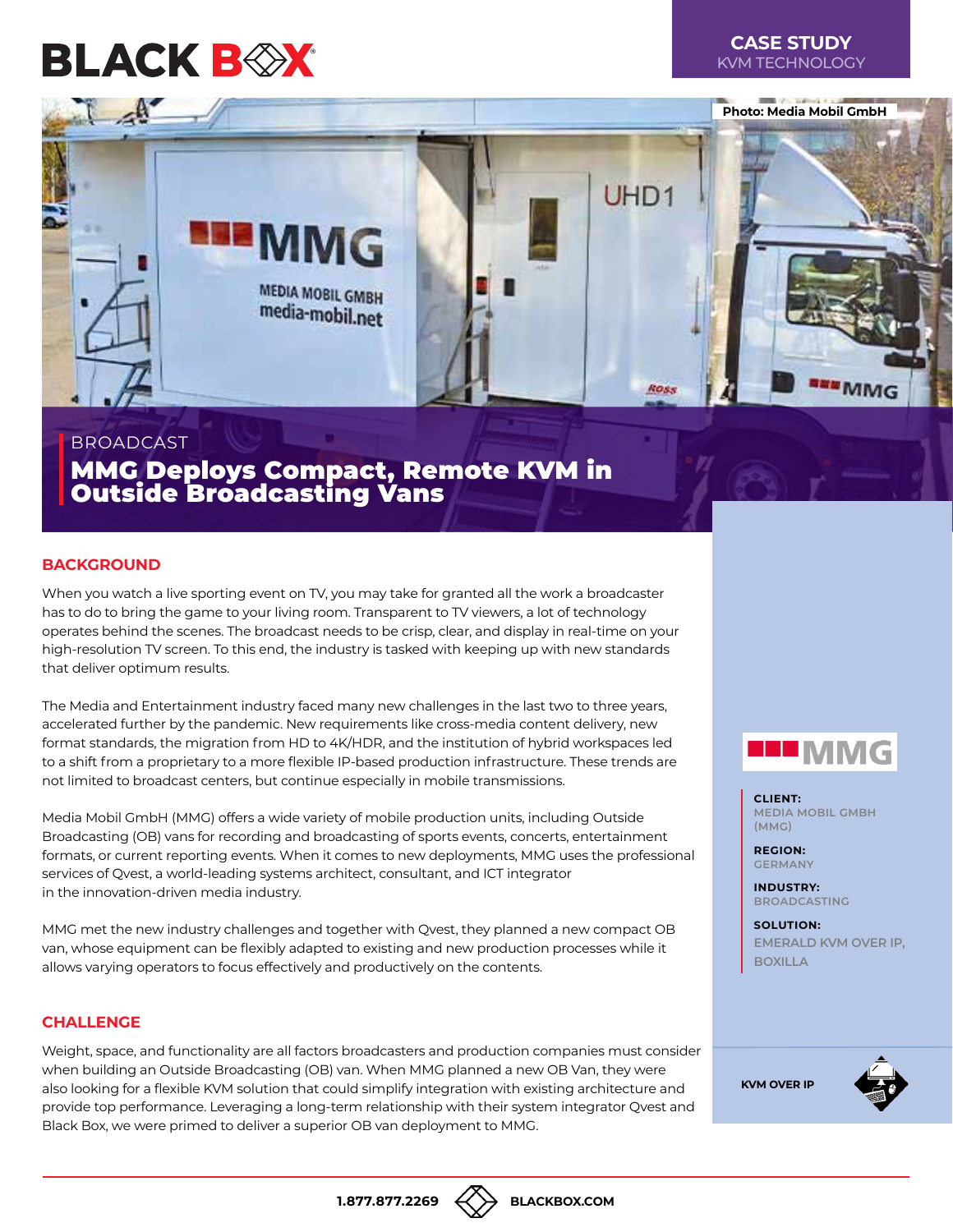

# **CHALLENGE (CONTINUED)**

MMG needed a futureproof, compact system design for the mobile unit that would support agile HD production, and easily migrate to 4K and virtual machine access in the future.

## **SOLUTION**

Black Box proposed the Emerald KVM solution, a universal access system consisting of Emerald Zero U Transmitters, Emerald SE Receivers, and the Emerald Remote App with Boxilla KVM Manager.

With Emerald KVM over IP, operators can share and control local computers in the van while providing access to remote PCs, servers, and virtual machines located in the central machine rooms.

Emerald® ZeroU transmitters, that are just a little bigger than a smartphone, provide connectivity to the back-racked

systems inside the van consuming next to zero weight and space while operators gain a seamless desktop experience through Emerald SE receivers.

The Emerald Remote App supports simple administration by IT specialists working anywhere and anytime over a WAN connection. The installation of the app on a windows 10 laptop along with a VPN gives administrators the secure access they require without the need for additional hardware.Finally the Boxilla KVM Manager is used to easily control and administer the OB van operations from a central location.

All components, installed in the network cabinets of the OB van, function well together to create a seamless end-to-end system that is easy to manage and control from a remote location. Based on IP protocol, the components smoothly integrated into the existing network infrastructure, while introducing a clear path to upgrade to 4K in the future.